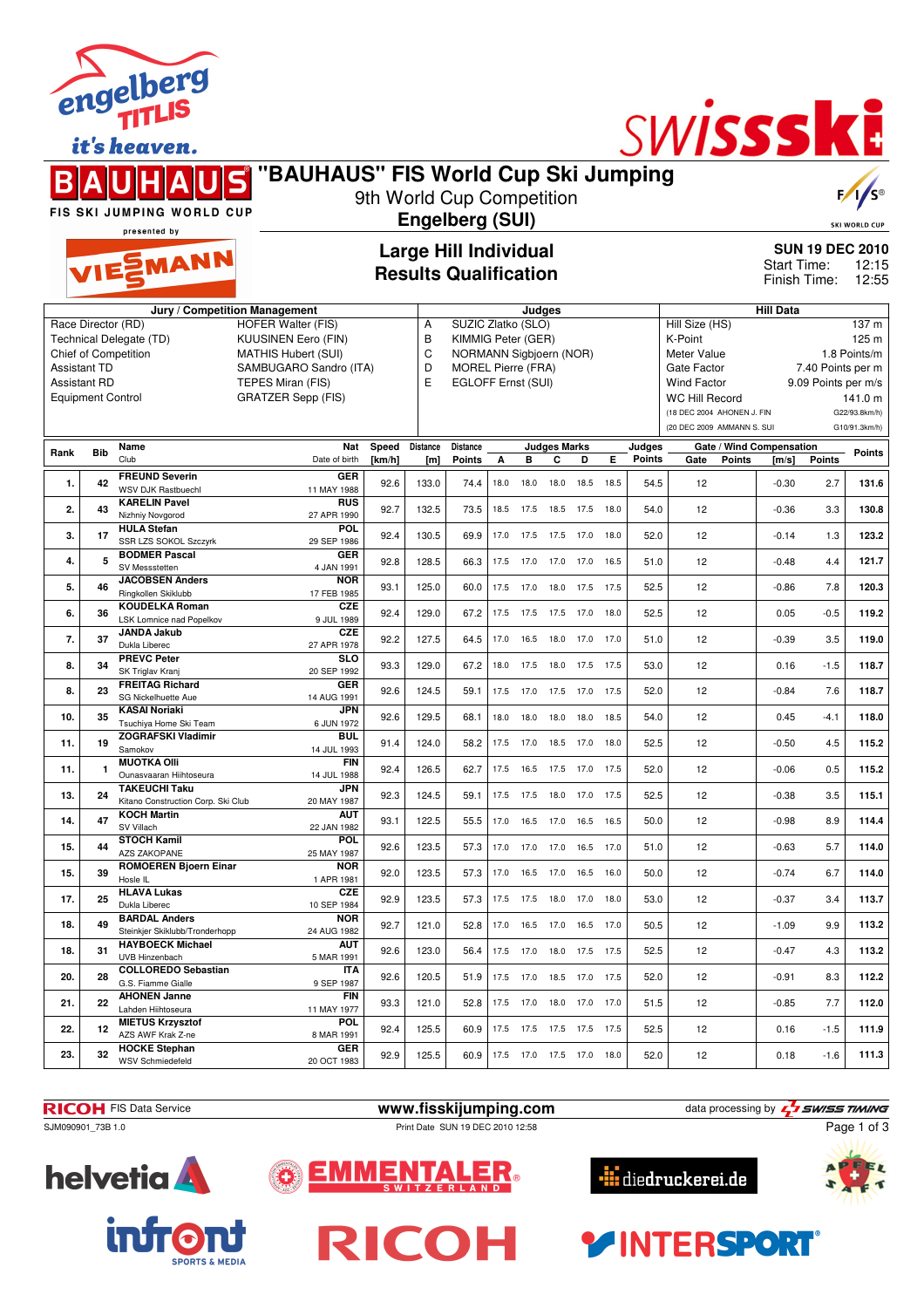

it's heaven.



# **"BAUHAUS" FIS World Cup Ski Jumping**



FIS SKI JUMPING WORLD CUP

#### 9th World Cup Competition **Engelberg (SUI)**

SKI WORLD CUP

presented by

EMANN

## **Large Hill Individual Results Qualification**

**SUN 19 DEC 2010** 12:15 12:55 Start Time: Finish Time:

|                      |                | Name                                              | Nat                       | Speed      | Distance | Distance      |      |           | <b>Judges Marks</b> |      |      | Judges |      |               | Gate / Wind Compensation |               |               |
|----------------------|----------------|---------------------------------------------------|---------------------------|------------|----------|---------------|------|-----------|---------------------|------|------|--------|------|---------------|--------------------------|---------------|---------------|
| Rank                 | <b>Bib</b>     | Club                                              | Date of birth             | [ $km/h$ ] | [m]      | <b>Points</b> | А    | B         | C                   | D    | Е    | Points | Gate | <b>Points</b> | [m/s]                    | <b>Points</b> | <b>Points</b> |
| 24.                  | 48             | <b>FETTNER Manuel</b>                             | <b>AUT</b>                | 91.9       | 118.5    | 48.3          | 17.0 | 17.0      | 17.5 16.5           |      | 17.5 | 51.5   | 12   |               | $-1.10$                  | 10.0          | 109.8         |
|                      |                | SV Innsbruck-Bergisel                             | 17 JUN 1985               |            |          |               |      |           |                     |      |      |        |      |               |                          |               |               |
| 25.                  | 16             | <b>CHOI Heung-Chul</b>                            | <b>KOR</b>                | 92.4       | 122.5    | 55.5          | 17.5 | 17.5      | 17.5                | 17.0 | 17.5 | 52.5   | 12   |               | $-0.17$                  | 1.5           | 109.5         |
|                      |                | High 1                                            | 3 DEC 1981                |            |          |               |      |           |                     |      |      |        |      |               |                          |               |               |
| 26.                  | 41             | <b>VELTA Rune</b>                                 | <b>NOR</b>                | 92.7       | 120.5    | 51.9          |      | 17.0 17.0 | 17.5 17.0           |      | 17.5 | 51.5   | 12   |               | $-0.62$                  | 5.6           | 109.0         |
|                      |                | Lommedalen II                                     | 19 JUL 1989               |            |          |               |      |           |                     |      |      |        |      |               |                          |               |               |
| 27.                  | 40             | <b>NEUMAYER Michael</b>                           | <b>GER</b>                |            | 119.0    |               |      |           |                     |      | 16.5 | 49.5   | 12   |               |                          | 7.6           | 106.3         |
|                      |                | SK Berchtesgaden                                  | 15 JAN 1979               | 92.0       |          | 49.2          | 17.0 | 16.5      | 16.5                | 16.0 |      |        |      |               | $-0.84$                  |               |               |
| 28.                  | 26             | <b>YUMOTO Fumihisa</b>                            | JPN                       | 92.3       |          | 48.3          |      | 17.0      | 17.5                |      | 17.5 | 51.5   | 12   |               | $-0.70$                  | 6.4           | 106.2         |
|                      |                | Tokyo Biso Group Ski Team                         | 23 APR 1984               |            | 118.5    |               | 17.0 |           |                     | 16.5 |      |        |      |               |                          |               |               |
| 29.                  | 33             | <b>MATURA Jan</b>                                 | CZE                       | 92.3       | 123.0    | 56.4          | 17.0 | 17.0      | 17.0                | 16.5 | 17.5 | 51.0   | 12   |               | 0.30                     | $-2.7$        | 104.7         |
|                      |                | Dukla Liberec                                     | 29 JAN 1980               |            |          |               |      |           |                     |      |      |        |      |               |                          |               |               |
| 30.                  | 9              | <b>DELLASEGA Diego</b>                            | <b>ITA</b>                | 92.9       | 120.0    | 51.0          | 17.0 | 17.0      | 17.0                | 16.5 | 17.0 | 51.0   | 12   |               | $-0.29$                  | 2.6           | 104.6         |
|                      |                | G.S. FIAMME GIALLE                                | 4 DEC 1990                |            |          |               |      |           |                     |      |      |        |      |               |                          |               |               |
| 31.                  | 6              | <b>DESCOMBES SEVOIE Vincent</b>                   | FRA                       | 92.3       | 120.5    | 51.9          | 15.5 | 16.5      | 16.5 16.5           |      | 16.0 | 49.0   | 12   |               | $-0.32$                  | 2.9           | 103.8         |
|                      |                | Douanes les Houches                               | 9 JAN 1984                |            |          |               |      |           |                     |      |      |        |      |               |                          |               |               |
| 32.                  | 15             | <b>TEPES Jurij</b>                                | <b>SLO</b>                | 92.8       | 119.0    | 49.2          | 17.5 | 17.0      | 17.5                | 16.5 | 17.0 | 51.5   | 12   |               | $-0.29$                  | 2.6           | 103.3         |
|                      |                | SD Dolomiti                                       | 14 FEB 1989               |            |          |               |      |           |                     |      |      |        |      |               |                          |               |               |
| 33.                  | 45             | <b>TOCHIMOTO Shohei</b>                           | <b>JPN</b>                | 92.4       | 117.5    | 46.5          | 17.0 | 17.0      | 17.0 17.0           |      | 17.5 | 51.0   | 12   |               | $-0.61$                  | 5.5           | 103.0         |
|                      |                | Snow Brand Ski Team                               | 21 DEC 1989               |            |          |               |      |           |                     |      |      |        |      |               |                          |               |               |
| 34.                  | $\overline{2}$ | <b>KUBACKI Dawid</b>                              | <b>POL</b>                | 92.8       | 120.0    | 51.0          | 17.0 | 17.5      | 17.0                | 16.5 | 17.5 | 51.5   | 12   |               | $-0.03$                  | 0.3           | 102.8         |
|                      |                | TS Wisla Zakopane                                 | 12 MAR 1990               |            |          |               |      |           |                     |      |      |        |      |               |                          |               |               |
| 35.                  | 38             | <b>CHEDAL Emmanuel</b>                            | <b>FRA</b>                | 92.7       | 116.5    | 44.7          | 17.0 | 17.0      | 17.0                | 16.5 | 17.0 | 51.0   | 12   |               | $-0.76$                  | 6.9           | 102.6         |
|                      |                | <b>SC Courchevel</b>                              | 15 JAN 1983               |            |          |               |      |           |                     |      |      |        |      |               |                          |               |               |
| 35.                  | 18             | <b>MORASSI Andrea</b>                             | <b>ITA</b>                | 92.3       | 117.5    | 46.5          | 17.0 | 17.0      | 17.5 16.5           |      | 17.0 | 51.0   | 12   |               | $-0.56$                  | 5.1           | 102.6         |
|                      |                | C.S. Forestale                                    | 30 AUG 1988               |            |          |               |      |           |                     |      |      |        |      |               |                          |               |               |
| 37.                  | 13             | <b>TROFIMOV Roman-Sergeevich</b>                  | <b>RUS</b>                | 92.0       | 119.5    | 50.1          | 17.0 | 17.0      | 17.0                | 16.5 | 17.0 | 51.0   | 12   |               | $-0.09$                  | 0.8           | 101.9         |
|                      |                | Moskva Shvsm                                      | 19 NOV 1989               |            |          |               |      |           |                     |      |      |        |      |               |                          |               |               |
| 38.                  | 11             | <b>MEZNAR Mitja</b>                               | <b>SLO</b>                | 92.6       | 119.0    | 49.2          | 17.0 | 17.0      | 17.0 16.5           |      | 17.0 | 51.0   | 12   |               | $-0.11$                  | 1.0           | 101.2         |
|                      |                | <b>NSK Trzic Trifix</b>                           | 30 JUN 1988               |            |          |               |      |           |                     |      |      |        |      |               |                          |               |               |
| 39.                  | 30             | <b>KORNILOV Denis</b>                             | <b>RUS</b>                | 92.5       | 114.5    | 41.1          | 17.0 | 17.0      | 17.0                | 16.0 | 17.0 | 51.0   | 12   |               | $-0.98$                  | 8.9           | 101.0         |
|                      |                | Sdushor N. Novgorod Dinamo                        | 17 AUG 1986               |            |          |               |      |           |                     |      |      |        |      |               |                          |               |               |
| 40.                  | 27             | <b>UHRMANN Michael</b>                            | <b>GER</b>                | 92.6       | 116.5    | 44.7          |      |           | 16.0 16.5 16.0 16.0 |      | 15.0 | 48.0   | 12   |               | $-0.90$                  | 8.2           | 100.9         |
|                      |                | WSV DJK Rastbuechl                                | 16 SEP 1978               |            |          |               |      |           |                     |      |      |        |      |               |                          |               |               |
|                      |                |                                                   |                           |            |          |               |      |           |                     |      |      |        |      |               |                          |               |               |
| <b>Not Qualified</b> |                |                                                   |                           |            |          |               |      |           |                     |      |      |        |      |               |                          |               |               |
| 41.                  | 21             | <b>BACHLEDA Marcin</b>                            | POL                       | 92.1       | 115.0    | 42.0          | 16.5 | 16.5      | 16.5                | 16.0 | 17.0 | 49.5   | 12   |               | $-0.97$                  | 8.8           | 100.3         |
|                      |                | TS Wisla Zakopane                                 | 4 SEP 1982                |            |          |               |      |           |                     |      |      |        |      |               |                          |               |               |
| 42.                  | $\overline{7}$ | <b>KIM Hyun-Ki</b>                                | <b>KOR</b>                | 92.5       | 117.5    | 46.5          | 17.0 | 16.5      | 17.0                | 16.5 | 17.5 | 50.5   | 12   |               | $-0.21$                  | 1.9           | 98.9          |
|                      |                | High 1                                            | 9 FEB 1983                |            |          |               |      |           |                     |      |      |        |      |               |                          |               |               |
| 43.                  | 20             | <b>SEDLAK Borek</b>                               | CZE                       | 92.4       | 116.5    | 44.7          | 16.5 | 16.0      | 15.5 16.0           |      | 16.0 | 48.0   | 12   |               | $-0.67$                  | 6.1           | 98.8          |
|                      |                | Dukla Liberec                                     | 15 JUN 1981               |            |          |               |      |           |                     |      |      |        |      |               |                          |               |               |
| 44.                  | 29             | <b>KRANJEC Robert</b>                             | <b>SLO</b>                | 92.4       | 113.0    | 38.4          | 17.0 | 16.5      | 17.0                | 16.5 | 17.0 | 50.5   | 12   |               | $-0.95$                  | 8.6           | 97.5          |
|                      |                | SK Triglav Kranj                                  | 16 JUL 1981               |            |          |               |      |           |                     |      |      |        |      |               |                          |               |               |
| 45.                  | 10             | <b>KARPENKO Nikolay</b>                           | KAZ                       | 92.7       | 115.0    | 42.0          |      | 17.0 17.0 | 16.5 16.5 17.0      |      |      | 50.5   | 12   |               | 0.04                     | $-0.4$        | 92.1          |
|                      |                | Zska-Almaty                                       | 10 AUG 1981               |            |          |               |      |           |                     |      |      |        |      |               |                          |               |               |
| 46.                  | 3              | <b>HAJEK Antonin</b>                              | CZE                       | 92.6       | 112.0    | 36.6          | 16.5 | 17.0      | 17.0                | 16.5 | 17.5 | 50.5   | 12   |               | $-0.49$                  | 4.5           | 91.6          |
|                      |                | Dukla Liberec                                     | 12 FEB 1987               |            |          |               |      |           |                     |      |      |        |      |               |                          |               |               |
| 47.                  | 8              | <b>CHERVYAKOV Georgiy</b><br>Moskva Shvsm Skiclub | <b>RUS</b><br>15 FEB 1990 | 92.8       | 111.5    | 35.7          | 15.5 | 15.0      | 14.5 14.0           |      | 14.5 | 44.0   | 12   |               | $-0.08$                  | 0.7           | 80.4          |
|                      |                | <b>FRANCAIS Remi</b>                              | SUI                       |            |          |               |      |           |                     |      |      |        |      |               |                          |               |               |
| 48.                  | 4              | <b>SC Les Diablerets</b>                          | 24 MAR 1989               | 92.7       | 105.5    | 24.9          |      |           | 16.5 16.5 16.5 16.5 |      | 16.5 | 49.5   | 12   |               | $-0.53$                  | 4.8           | 79.2          |
|                      |                |                                                   |                           |            |          |               |      |           |                     |      |      |        |      |               |                          |               |               |
| <b>Pregualified</b>  |                |                                                   |                           |            |          |               |      |           |                     |      |      |        |      |               |                          |               |               |
|                      |                |                                                   |                           |            |          |               |      |           |                     |      |      |        |      |               |                          |               |               |
|                      | 50             | <b>LOITZL Wolfgang</b>                            | <b>AUT</b>                | 021        | 1250     | an n          |      |           |                     |      |      |        | 12   |               | 0.70                     | 72            |               |

| . | .                                                                         |                              |            |                  |      |  |  |  |                        |                        |  |  |  |  |
|---|---------------------------------------------------------------------------|------------------------------|------------|------------------|------|--|--|--|------------------------|------------------------|--|--|--|--|
|   | $M = 15$<br><b>OITZI</b><br>50<br><b>WSC</b><br>1 Mitterndori<br>$\cdots$ | <b>AUT</b><br>1980<br>. .IAM | nn.<br>ວບ. | $- - -$<br>، ب ۱ | 60.0 |  |  |  | .<br>$\sim$<br>$-0.75$ | $\overline{z}$<br>ے. ا |  |  |  |  |
|   |                                                                           |                              |            |                  |      |  |  |  |                        |                        |  |  |  |  |

**helvetia** 

**RICOH** FIS Data Service **www.fisskijumping.com** data processing by  $\frac{7}{2}$  **swiss TIMING** 





**SPORTS & MEDIA** 

**infro** 

SJM090901\_73B 1.0 Print Date SUN 19 DEC 2010 12:58

Page 2 of 3